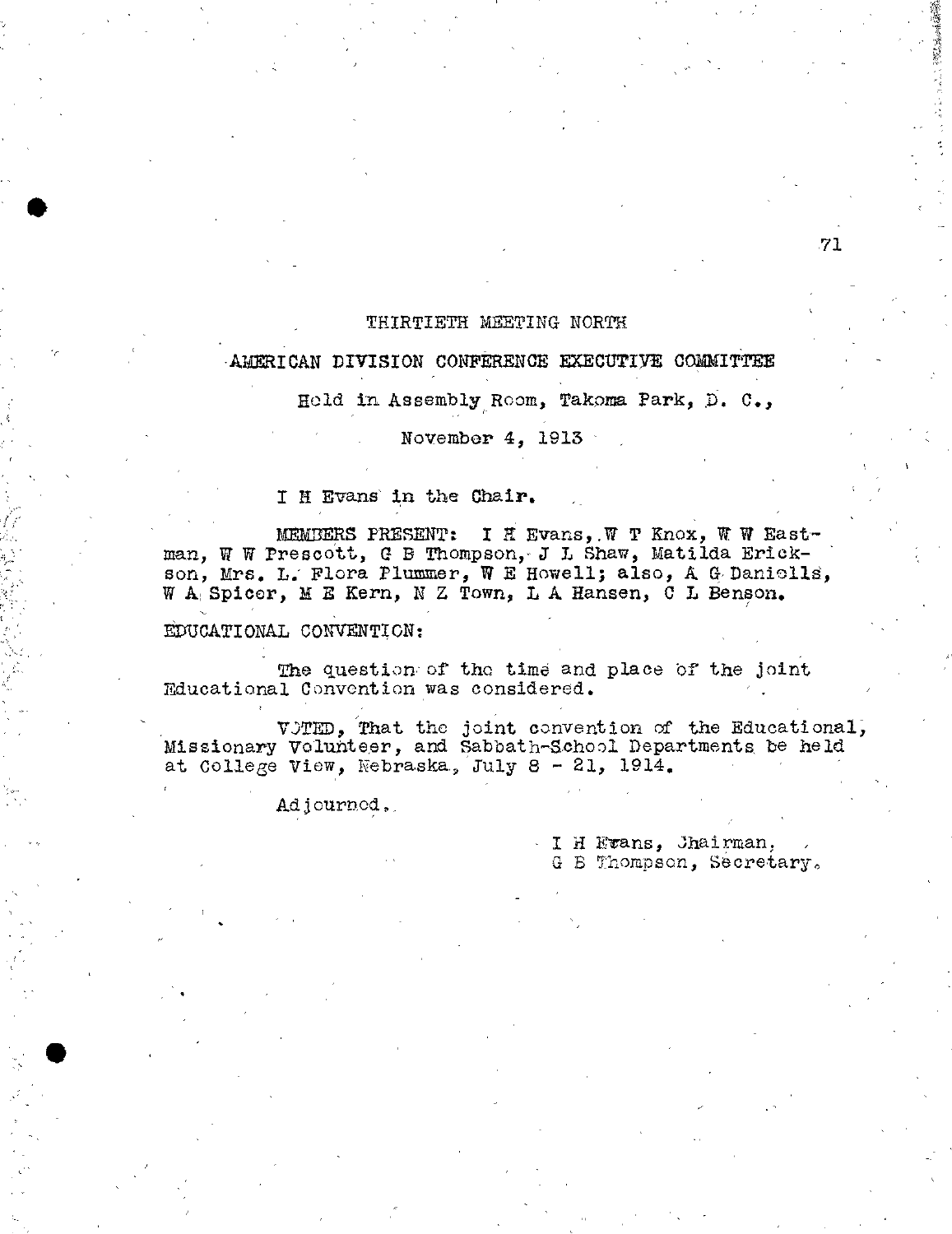### THIRTY-FIRST MEETING NORTH

### AMERICAN DIVISION CONFERENCE EXECUTIVE COMMITTEE

Hold in Assembly Room, Takoma Park, D. C.

## November 5, 1913

I H Evans in the Chair.

MEMBERS PRESENT: I H Evans, W W Prescott, W V Eastman, G B Thompson, W T Knox.

Prayer by W W Prescott.

#### CHANGES IN PUBLISHING COMMITTEE:

VOTED: That the following changes be made in the Publishing Department Committee; that T D Gibson take the place of B B Noftsgor, and that the following names be added to-the Committee: W W\_Proscott, J W Davis, J R Ferren, Miss Edith K. Graham.

ASSISTANT SABBATH-SCHOOL SECRETARY:

After careful consideration of the need of the Sabbath-School Department, it was

VOTED: That we invite Miss Rose D Ginther, of Portland, Oregon, to connect with the Sabbath-School Department as Assistant Secretary.

### BOWEN-MILLER SALARIES:

VOTED: That in view of the fact that L K Bowen is a member of the Finance Commission, and Dr. H W Miller is Secretary of the Division Conference Medical Department, that we pay the entire salary of L M Bowen, and one-half the salary of Dr. H W Miller.

#### STENOGRAPHER-NEGRO DEPARTMENT:

VOTED: That we authorize Elder C B Stephenson, Secretary of the Negro Department, to employ his\_daughteras stano-grapher for such time as may be. necessary.

W. S. CONNERLY:

•

VOTED: That we suggest to the Lake Union Conforonce the name of W S Connerly as a city worker among the negro people. Adjourned. I H Evans, Chairman,

G B Thompson, Secretary.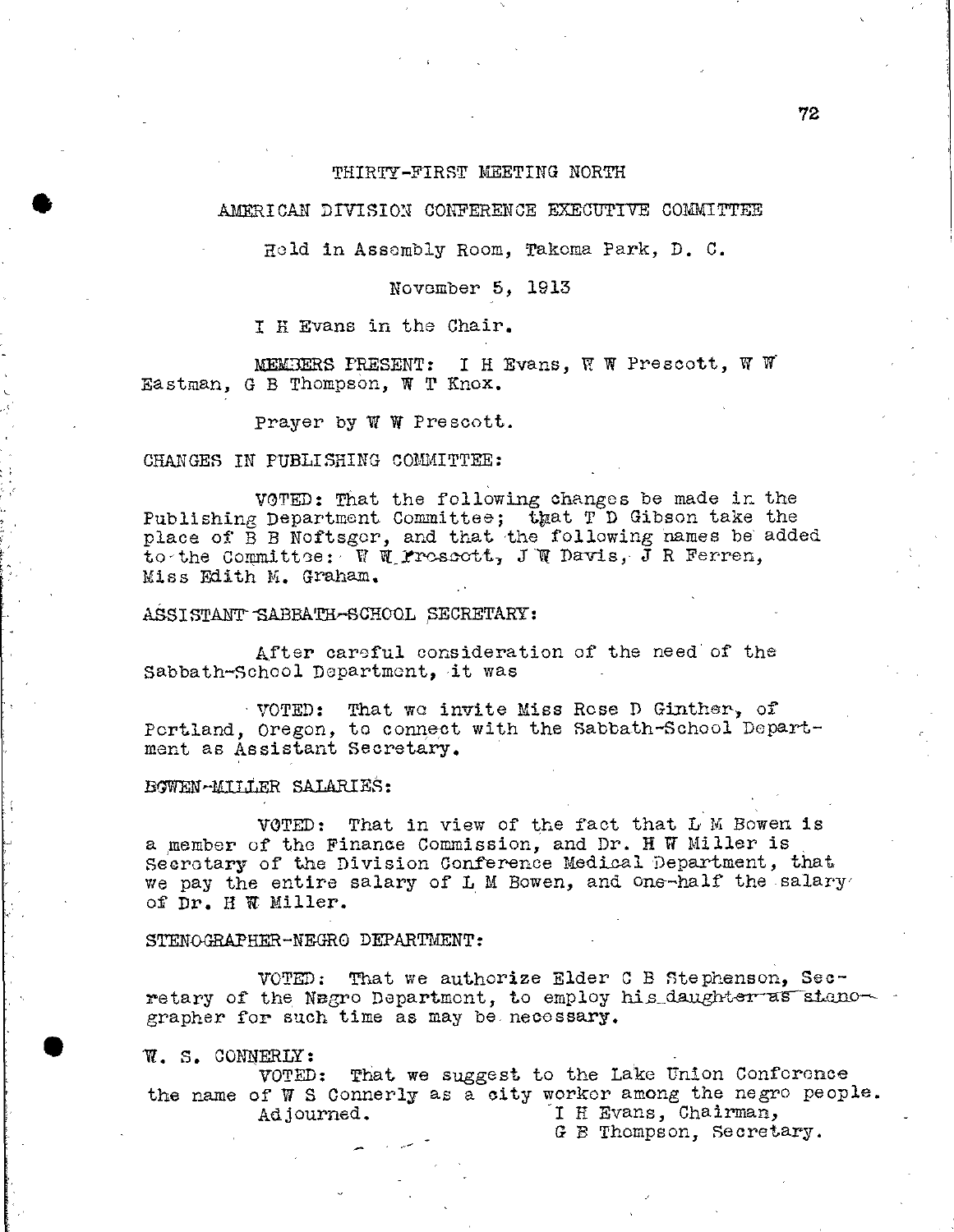## THIRTY-SECOND MEETING NORTH

## AMERICAN DIVISION CONFERENCE EXECUTIVE COMMITTEE

Held in Assembly Room, Takoma Park, D. C.

November 6, 1913.

I H Evans in the Chair.

MEMBERS PRESENT: I H Evans, G B Thompson, W W Prescott, W T Knox, B G Wilkinson; also, A G Daniells, W A Spicer, N Z Town, L M Bowen.

Prayer by B G Wilkinson.

DR. KRESS' WORK:

•

 $\bar{\epsilon}^2$ 

トレー しょうしん

Dr. D H Kress, having.written that he would he pleased to connect in evangelistic work in the Atlantic Union Conference for a time, and Elder R D Quinn having written favoring this plan; it was

VOTED, That we recommend that Dr. D H Kress connect with the Atlantic Union Conference in evangelistic work for a time, in harmony with the request of Elder Quinn, and that we suggest that he plan to be present at the coming session of the Union Conference to be held at South Lancaster, Massachusetts.

Adjourned. .

I H Evans, Chairman, \_G B Thompson, Secretary.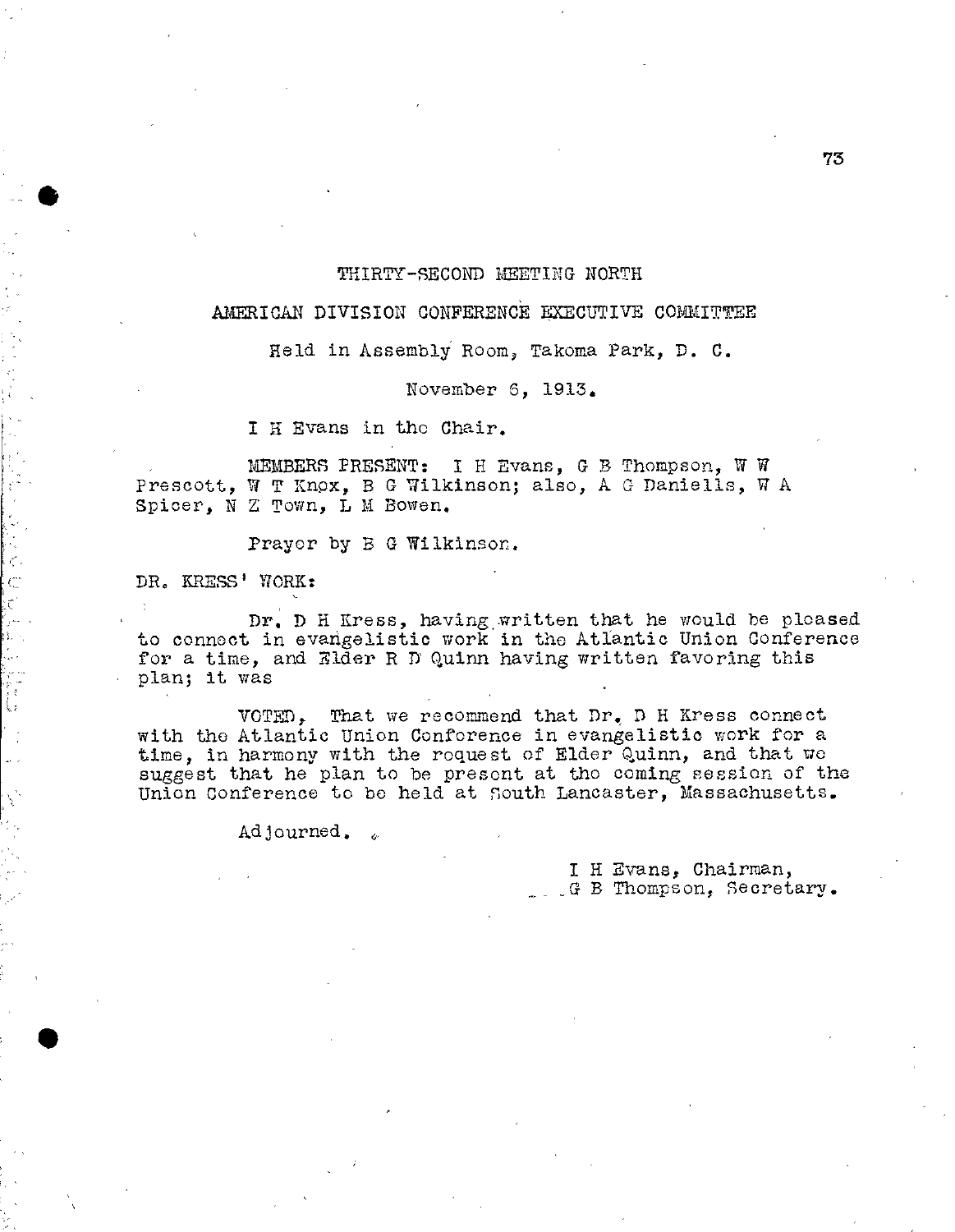### THIRTY-THIRD MEETING NORTH

## AMERICAN DIVISION CONFERENCE EXECUTIVE COMMITTEE,

Held in Assembly Room,General Conference,

November 7, 1913.

I H Evans in the Chair.

MEMBERS PRESENT: I H Evans, W T Knox, W W Prescott, G B Thompson, Miss Matilda Erickson; also, A G Daniolls, C L Benson.

Prayer by W T Knox.

R. HOOK JR., REQUEST REVIEW AND HERALD:

The following request from the Review and Herald Board was laid before the Committee:

"VDTLD, to request theNOrth American Division Conference to invite R Hook Jr., present manager of the Southern Publishing Association, to connect with the Review and Herald Publishing Association as its Treasurer, and to ask the Southern Publishing Association to release Brotker Hook for this position."

After careful consideration it was

ITOTED, That the Secretary be asked to open correspond-' ence with the Southern Publishing Association in response to the above request. from the Review and Herald Board, and if satisfactory arrangements can be made that this transfer be brought about.

Adjourned.

I H Evans, Chairman, G B Thompson, Secretary.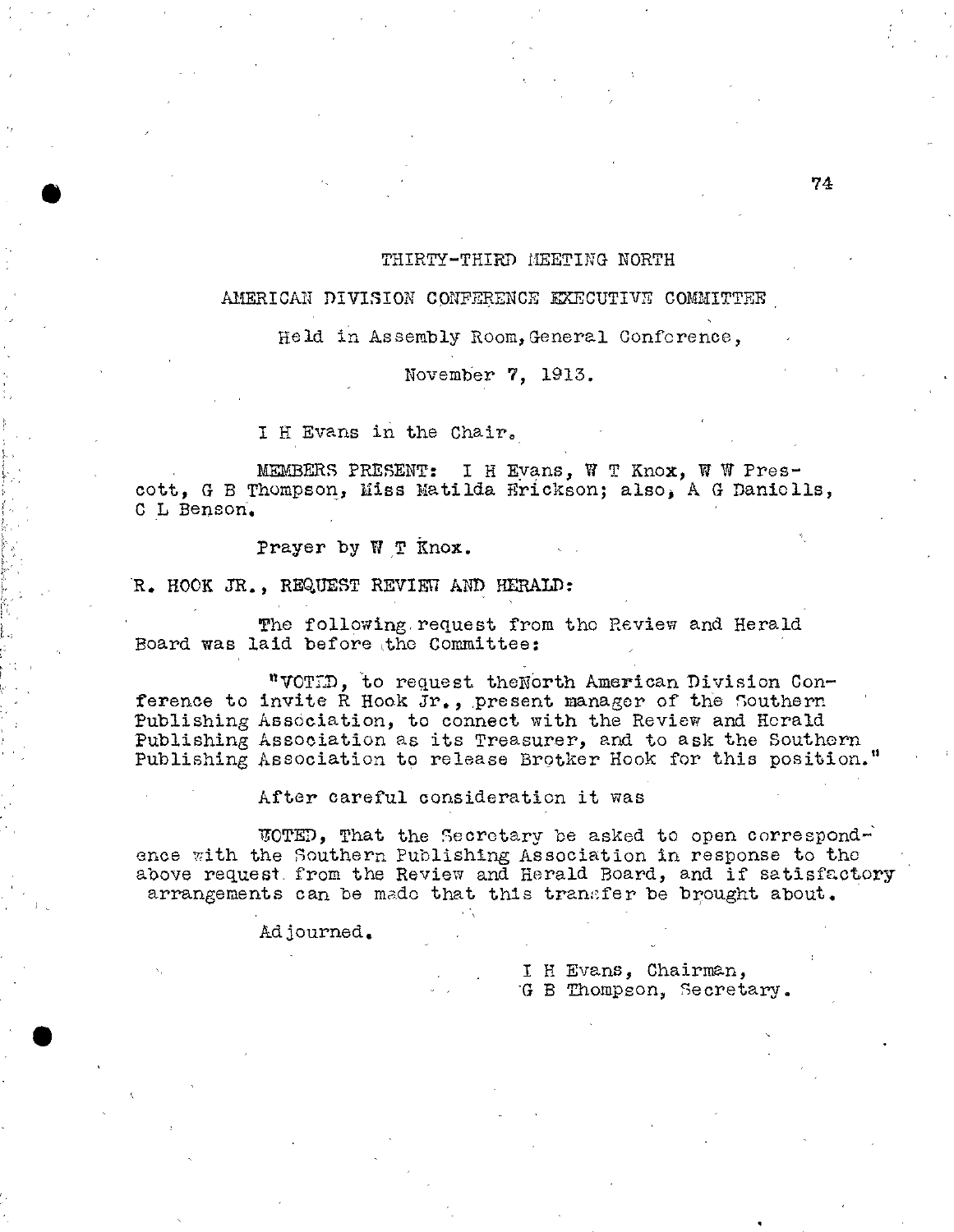# THIRTY-FOURTH MEETING NORTH

#### AMERICAN DIVISION CONFERENCE EXECUTIVE COMMITTEE

Held in Assembly Room, Takoma Park, D. C.

November 13, 1913.

MEMBERS PRESENT: I H Evans, W T Knox, T W Prescott, C S Longacre, G B Thompson, B G Wilkinson; also, A G Daniolls, W A Spicer, N Z, Town, T E Bowen, L A Hansen.

I H Evans in the Chair.

MRS. PLUMMER - ATLANTIC UNION:

Following a' meeting of the General Conference Comdttec a short meeting of the Division Conference Executive Committee was held. The following actions wore taken:-

VOTED: That Mrs. L Flora Plummer be invited to attend the coming session of the Atlantic Union Conference and Ministerial Institute, to be held at South Lancaster, Massachusetts., November 25 to December 7, to 'labor in the interests of the Sabbath-School work.

EASTMAN - CREDENTIALS:

•

VOTED: That Elder W W Eastman, Secrotary of the Publishing Department, be granted ministerial credentials,

Adjourned.

I H Evans, Chairman, G B Thompson, Secretary.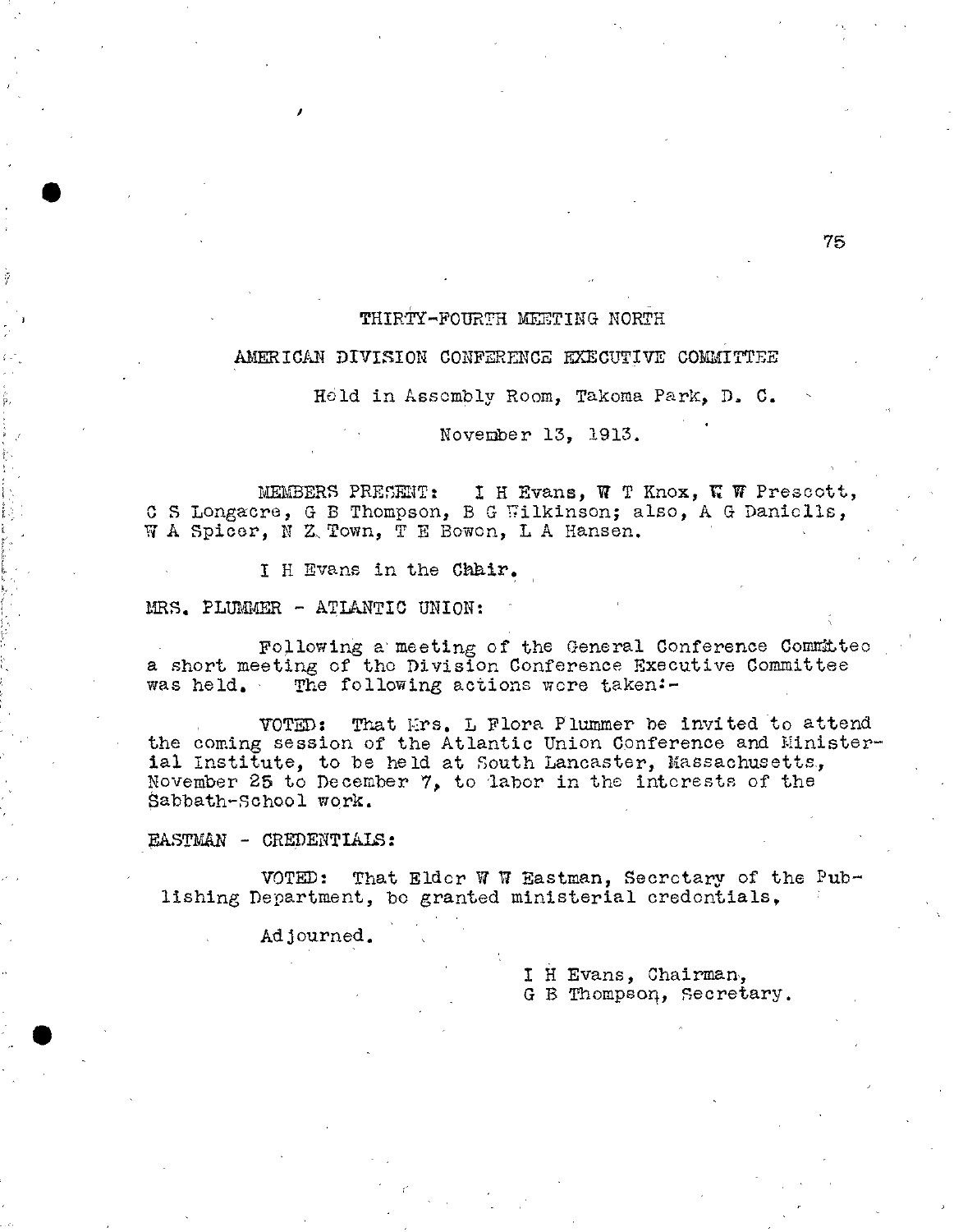## THIRTY-FIESE MEETING NORTH

## AMERICAN DIVISION CONFERENCE EXECUTIVE COMMITTEE

Held in Assembly Room, November 19, 1913.

MEMBERS PRESENT: .1 H Evans, W T KnoxyG B Thompson, E R Palmer, C S Longacre, W W Eastman; also, A G Daniells, W A Spicer,  $N$  Z Town, L A Hanson, F M Wilcox, T E Bcwen, C L Benson.

Prayer by C L Benson.

### CHURCH OFFICERS' GAZETTE:

The following plan for starting a periodical containing special instruction for church officers, passed at a joint meeting of the General Conference and Division Conference Committee, was taken up and considered, and adopted as follows: $-$ 

We recommend, 1. That a monthly periodical be established, to bring before the officers in our churches the weekly programs of the Missionary Volunteer Society and the monthly programs of the Home Missionary Society, together with such instruction as the North American Division and the General Conference officers may wish to place before the local church officers in circular letters from the departments, so far as it may be practicable to sond this out through this medium.

2. That the subject matter for this paper be strictly limited to instruction to church officers.

3. That our general papers continue carrying for the various departments of work the subject matter which has been provided heretofore for the instruction and encouragement of the general church membership.

4. That the circulation be limited to church clubs or individual subscriptions for officers and isolated members, this journal in the nature of the case being not intended for general circulation.

5. That the officers of the various departments of the General and the North American Division Conference take<br>the responsibility of building up the circulation of the the responsibility of the circulation of the periodical,

6. That the Review and Herald Publishing Association be asked to handle the mechanical work, and to assume the financial responsibility in the publishing of the journal.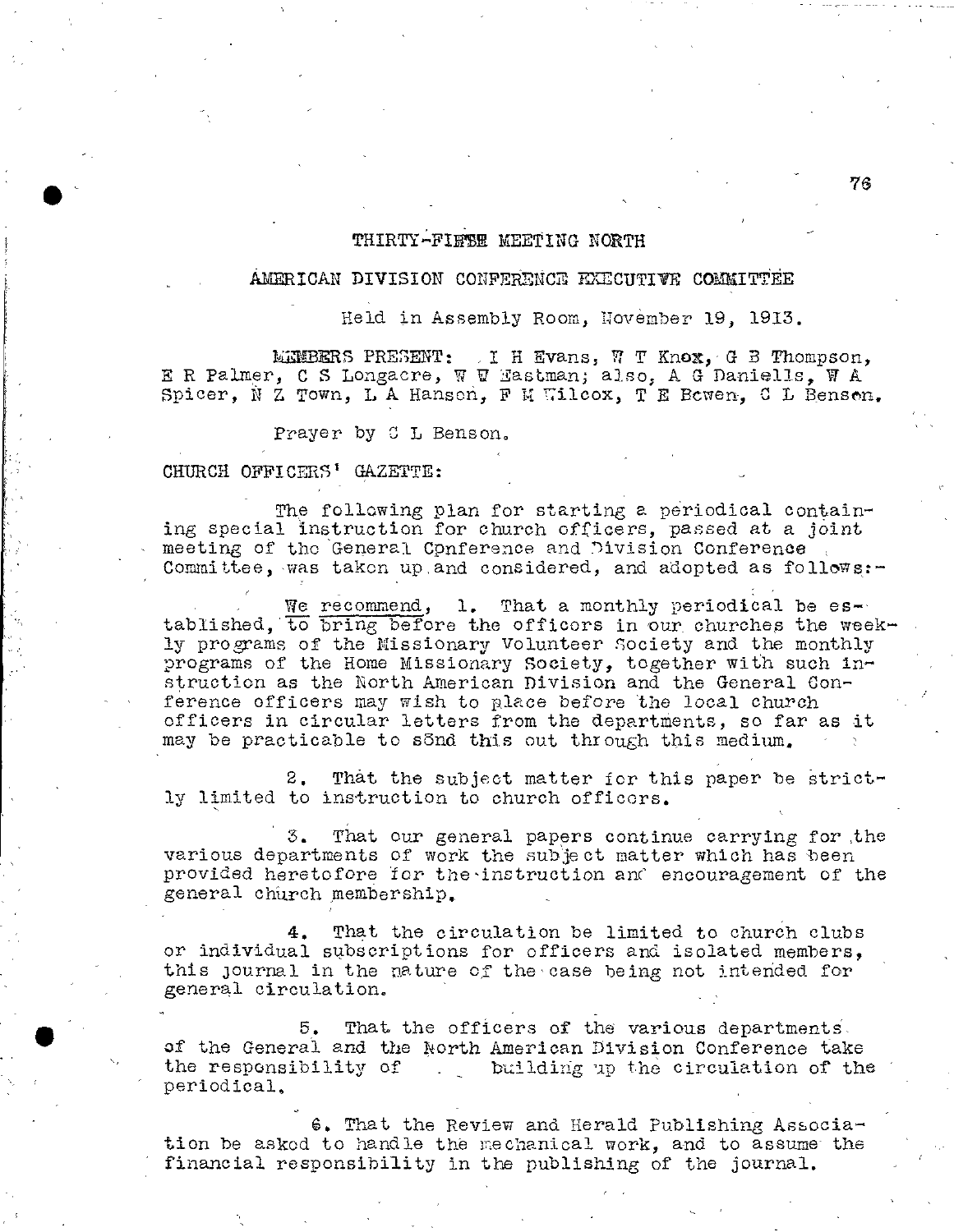7. That the price of the paper be 50 cents single subscription, and 35 cents in clubs of two or more to one address.

C. That the office editors be Miss E. N. Graham and Miss Matilda Erickson, and that the department sections be conducted by the respective department officers and the general church department by the North American Division officers.

9. That the Division, union, and local conferences endeavor to place clubs in their churcias or companies by securing subscriptions from the various church officers Or from the church for its officers.

10. That the 'secretaries of the Home Missionary and Missionary Volunteer Departments give special attention to keeping up the subscription list,

11. That the name of the periodical be "The Church Officers' Gazette."

12. That if arrangements can be made the first issue be for January, 1914, containing the January programms

13. That the North American Division and General Conferences provide \$250 for promoting the initial circulation.

STUDENTS' VOLUNTEER CONVENTION:

1201h,,), That Miss Matilda Erickson, C. L. Benson and Meade MacGuire be. invited to attend the Students' Volunteer Convention to be held at Kansas City, Missouri, December 31 to January  $4$ , providing suitable arrangements can be made for their admittance to the Convention.

Adjourned,

I H Evans, Chairman,

G B Thompson, Secretary.